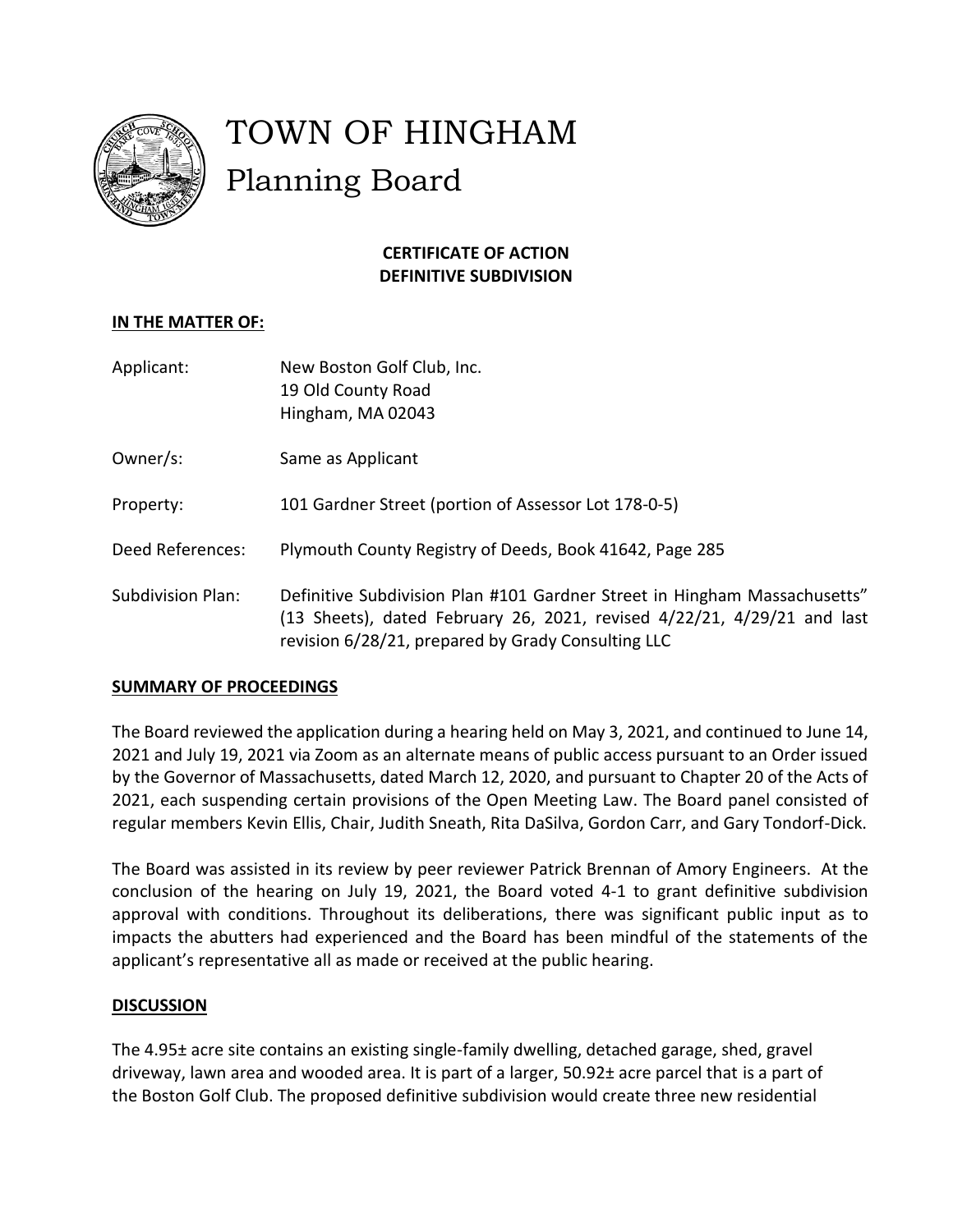Page 2 of 4 101 Gardner Street Definitive Subdivision

lots, a drainage lot and the roadway layout. The property is located at 101 Gardner Street and is within the Residence B Zoning District. The site is not located in any Hingham zoning overlay district but it is located within a Zone II of a public well.

The proposed roadway would be a 308± foot long dead-end cul-de-sac roadway off Gardner Street. The road would be a "Limited Residential Street" with twenty-foot wide travel way, twelve-inch Cape Cod berms and grass strips located within a forty-foot wide right-of-way. No sidewalk is proposed and it is not required on Limited Residential Streets.

The stormwater system would consist of catch basins, drain manholes, high-density polyethylene (HDPE) pipe, sediment forebay and an open infiltration basin. Roof runoff from the dwellings on Lots 1 and 2 would be directed into subsurface infiltration systems consisting of concrete chambers surrounded by crushed stone. Roof runoff from the dwelling on Lot 3 would be directed into an existing depression at the southwest portion of the lot, where it would be infiltrated. Water service would be provided by new 8-inch ductile iron watermain connected to the Town's distribution system in Gardner Street. Each dwelling would be served by individual on site subsurface sewage disposal systems. Electric, telephone1 and CATV1 utilities would be located underground. No other utilities (natural gas) are shown on the plans.

The subdivision is compliant with the Hingham Planning Board Rules and Regulations and no waivers were requested or granted. The applicant has also provided for "no clear zones" on each of the subdivision lots as shown on the Subdivision Plan in order to preserve mature trees and to provide a buffer from abutting neighbors, install certain privacy fences, and to plant additional trees within the subdivision, in addition to the required street trees.

# **VOTE**

I, Kevin Ellis, Chair of the Hingham Planning Board, certify that at a regularly scheduled meeting of the Hingham Planning Board on July 19, 2021, the Board voted to grant subdivision approval to New Boston Golf, Inc. for the development of a three lot residential subdivision located off Gardner Street on a portion of the parcel shown as Assessor Map 178, Lot 5, more particularly shown on that certain plan set entitled "Definitive Subdivision Plan #101 Gardner Street in Hingham Massachusetts" dated February 26, 2021 revised 4/22/21, 4/29/21 and last revision 6/28/21, prepared by Grady Consulting LLC (the "Plan"), subject to the following conditions:

## **A. Prior to endorsement of the Subdivision Plan:**

- 1. The location map on the Plan shall be revised or supplemented to show the relation of the subdivision to the approximately 50.92 acre parcel of which it is a portion.
- 2. The title reference for the parcel shall be corrected on the Plan.
- 3. A note shall be added to the Plan to clarify that the number of acres within the subdivision and noting that the subdivision is portion of the land described in the recorded deed and shown on the assessors' parcel, with appropriate references thereto.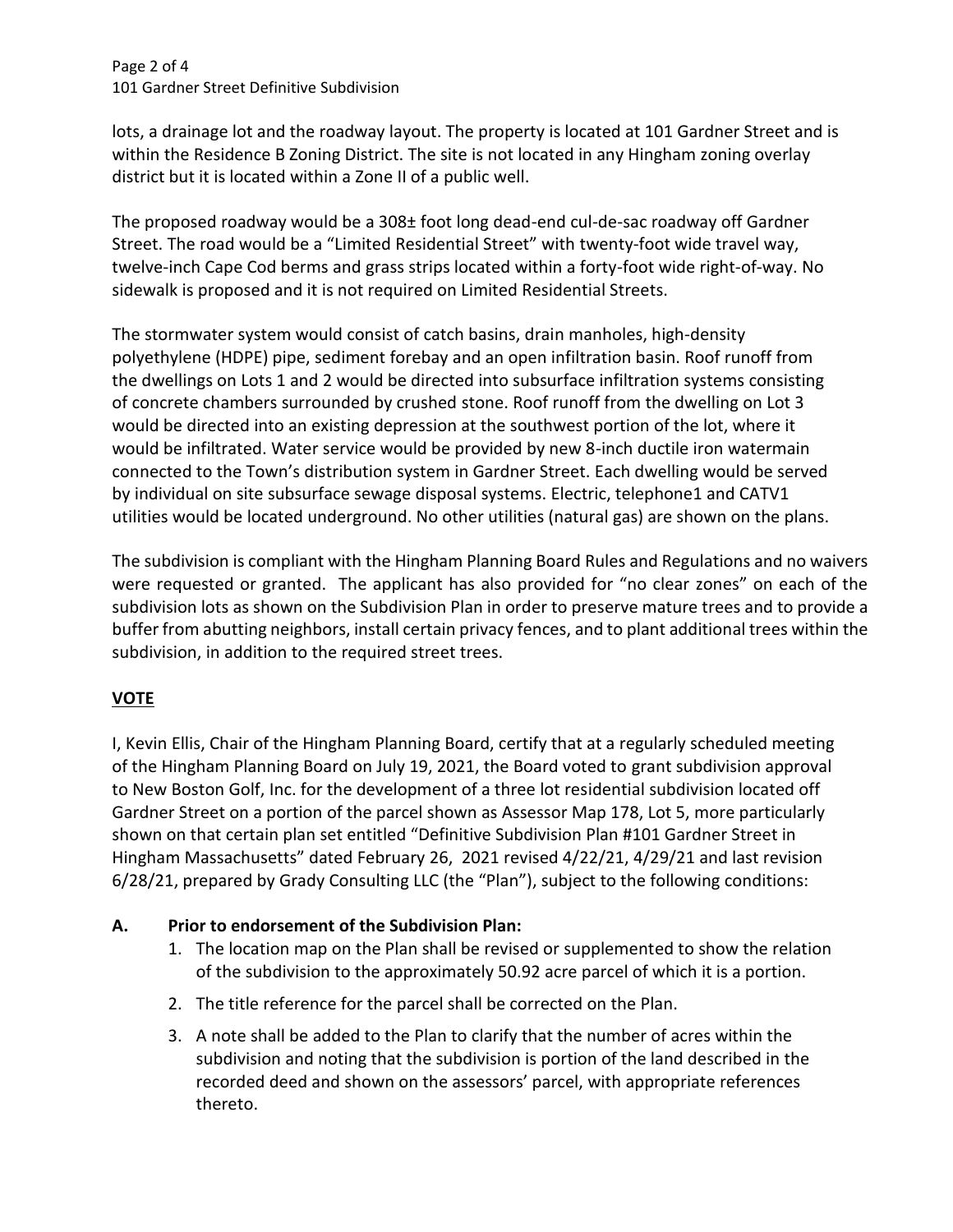- 4. A note shall be added to the Plan stating the approved plan is subject to a Certificate of Action issued by the Planning Board and separately recorded.
- 5. Sheet 9 of the Plan shall be revised to reference the total number of proposed new trees to be installed.
- 6. Sheet 9 and Sheet 10 will be revised to show the installation of a row of 5'-6' arborvitae trees along the privacy fence on Lot 2, adjacent to 121 Gardner Street.

## **B. Prior to Commencement of Construction**

- 1. Limits of clearing as depicted on the subdivision plan, including the "no clearing zones", shall be clearly marked in the field with the installation of a staked mulch log, silt fence, or orange construction fence and shall be inspected prior to the start of work.
- 2. No work on the Subdivision shall commence without an approved Storm Water Pollution Protection Plan (SWPPP) in place. The SWPPP must be submitted to the Planning Board and Board's peer review engineer a minimum of one month prior to the start of construction for review. The SWPPP must be phased consistent with any proposed phasing of the project and shall identify the detailed Erosion & Sedimentation Controls during the different phases of the work.
- 3. Prior to the start of construction or site clearing there shall be a preconstruction meeting attended by the applicant team, the Town Planner, and the engineer for the Planning Board, to review the installation of the erosion control measures and answer any questions on the SWPPP and discuss the project timeline.

## **C. Conditions During Construction**

- 1. All of the subsurface drainage systems must be shown on the as-built.
- 2. Police details shall be required at the discretion of the Chief of Police to assist in managing construction traffic entering or exiting site, and when material is being exported from the site during construction of roads or individual lots.
- 3. The Bounds should be set at the start of the project as possible (outer areas of work) and be surveyed to provide a frame of reference as the work proceeds.

### **D. General Conditions**

- 1. All work shall be performed in accordance with the Plan, this Certificate, and in conformity with the Rules and Regulations of the Hingham Planning Board in effect as of the date of the application.
- 2. The Applicant shall complete all work shown on the Plan, including all ways, drainage facilities, and utilities, within two years of the date of endorsement of the Plan or this approval of the Plan shall be null and void, unless, at the request of the Applicant, the Planning Board extends the time for performance of such work.